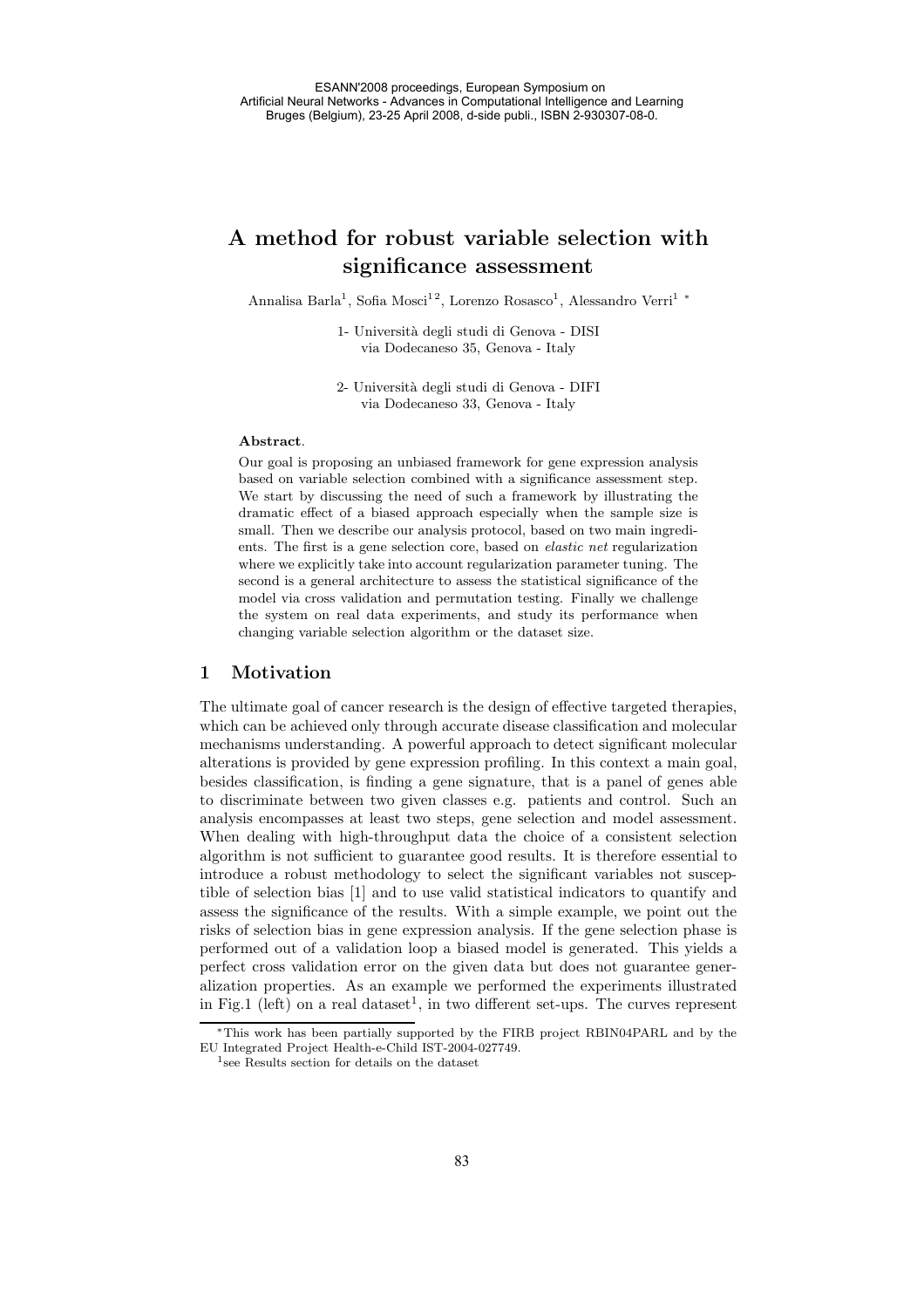least squares leave-one-out error as the number of genes, selected according to their t-score, increases: in the dashed line case, gene ranking was based on the entire dataset, while in the other case the ranking phase was incorporated in a validation loop. An extreme case is shown in Fig.1 (right) where the same procedure was performed on a completely random dataset (where the values and the labels are randomly sampled from a uniform distribution); the biased method still achieves perfect accuracy, while the unbiased oscillates around chance.



Fig. 1: Biased vs. unbiased schema on real and random dataset

# **2 Statistical Analysis Framework**

We now present an unbiased model selection protocol which is able at the same time to identify the most relevant variables and to achieve a good prediction performance. Our protocol, shown in Fig.2 is based on two main steps: first, we select the relevant features and build the predictive model (internal loop - Sec. 2.1), then we assess its statistical robustness and significance within a complete validation framework (external loop - Sec. 2.2).

#### **2.1 Variable selection and classification algorithm**

Before illustrating our algorithm, let us add few considerations on the desirable properties of a variable selection algorithm. A good algorithm should take into account at least linear interaction of multiple genes. Many approaches take into consideration one gene at the time and then rank them according to their foldchange, as in the analysis of differentially expressed genes, or to their prediction power, as with single variable classifiers [2, 3]. However, such methods discard relevant information concerning the combined effect of groups of two, three or even many genes together. Indeed in most cases a multivariate model is preferable. Another drawback of many variable selection algorithms is the rejection of part of the relevant genes due to redundancy. In many biological studies some of the input variables may be highly correlated with each other. As a consequence, when one variable is considered relevant to the problem, its correlated variables should be considered relevant as well. Finally, from the statistical viewpoint a minimal requirement is asymptotic consistency of the algorithm, ensuring that results will improve as the number of training samples increases, and eventually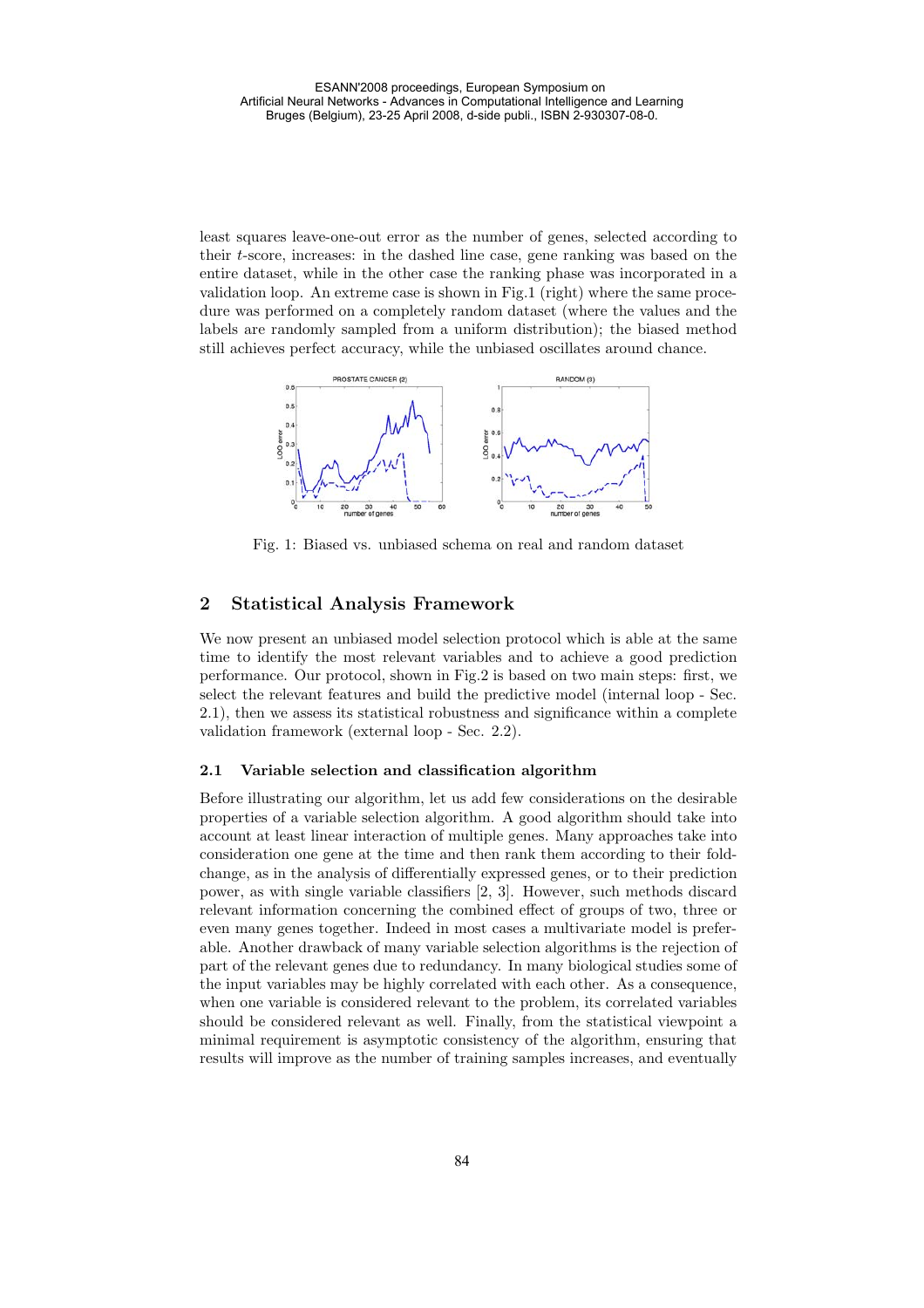

Fig. 2: The structure of a bias-selection aware framework.

the best possible estimator is reached when enough data is available. Given the above premises we focused on the *elastic net* selection method originally presented by [4] and studied and used in [5, 6].

To describe such method we first fix some notation. Assume we are given a collection of n subjects, each represented by a  $p$ -dimensional vector **x** of gene expressions. Each sample is associated with a label  $y \in \{-1, +1\}$ , assigning it to a class (e.g. patient or control). The dataset is therefore represented by a  $n \times p$ matrix  $X \in \mathbb{R}^{n \times p}$ , where  $p >> n$  and  $Y \in \mathbb{R}^n$  is the labels vector. We consider a linear model  $f(\mathbf{x}) = \mathbf{x} \cdot \beta$  and our goal is is to find a sparse approximation  $sign(\mathbf{x} \cdot \beta) \sim y$ , where sparse means that many of the coefficients in  $\beta$  are exactly zero. Then elastic net regularization amounts to finding

$$
\beta_{en} = \operatorname{argmin}_{\beta} \left[ \left\| Y - X\beta \right\|_2^2 + \tau \left[ \left\| \beta \right\|_1 + \epsilon \left\| \beta \right\|_2^2 \right] \right],
$$

where the least square error is penalized with the  $\ell^1$  and  $\ell^2$  norm of the coefficient vector. This approach guarantees consistency of the estimator [5] and enforces the sparsity of the solution by the  $\ell^1$  term, while preserving correlation among input variables with the  $\ell^2$  term. Differently to [4] we estimate the minimizer of the functional using the simple *iterative soft thresholding* algorithm proposed in [5, 6]. Once the relevant features are selected we use regularized least squares (RLS) to estimate the classifier.

The parameter  $\epsilon$  in the elastic net is fixed a priori and governs the amount of correlation we wish to take into account. The training for selection and classification requires the choice of the regularization parameters for *elastic net* and RLS denoted in the following with  $\lambda^*$  and  $\tau^*$ , respectively. This is achieved via a cross validation incorporated in the inner loop of our procedure (see Fig. 2). A similar data splitting technique is present in the outer loop to asses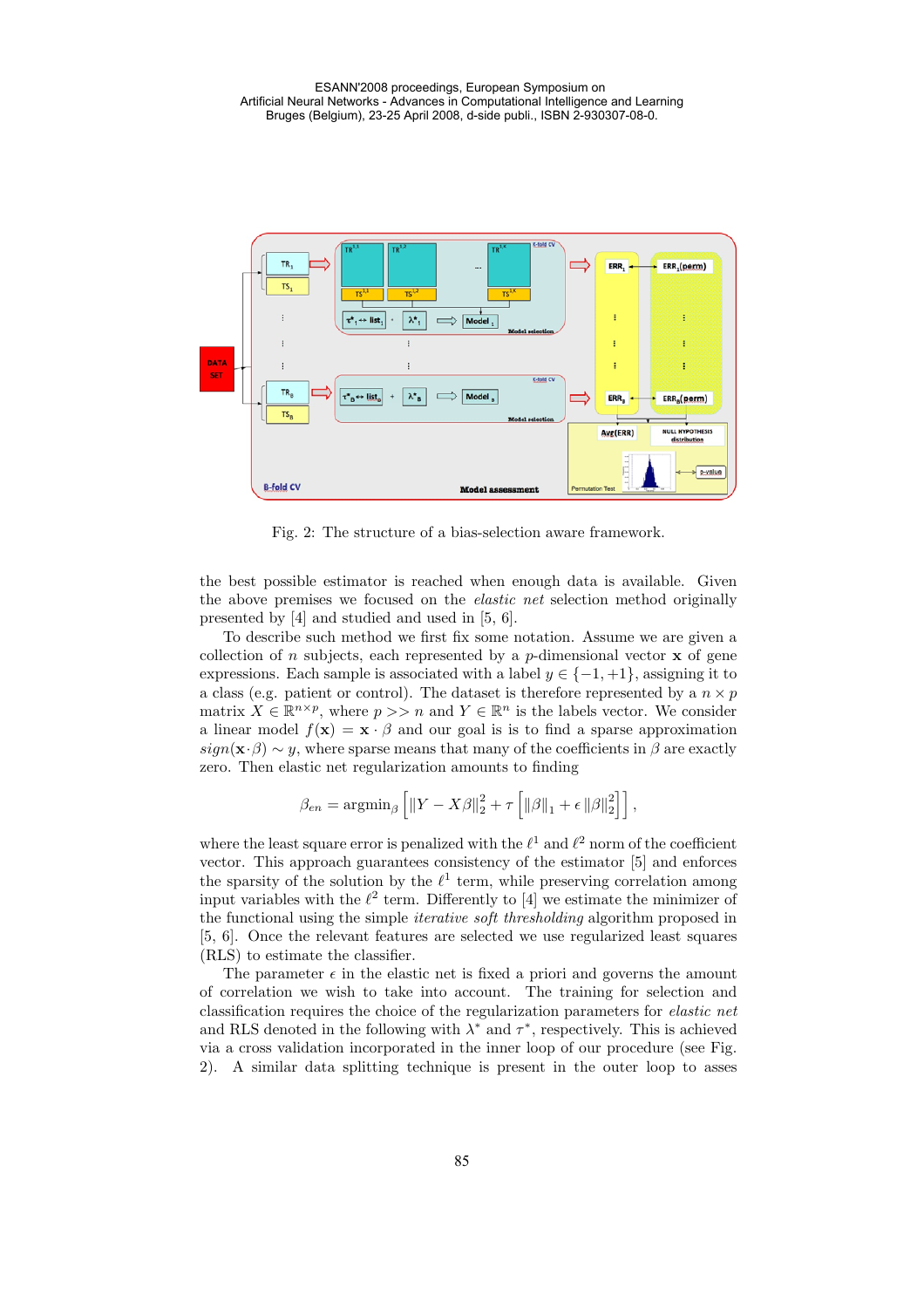classification performance of the model, so we describe it in the next section.

#### **2.2 Model Assessment**

In this section we focus on the external loop, needed to verify the goodness of the estimated model both in terms of performance stability and significance. In order to obtain an unbiased estimate of the classification performance[1], this step must be carefully designed by holding out a blind test set. Since the available samples are very few compared to the number of variables, this step has to be performed on different subsamplings and its results averaged [7]. In our framework, given a dataset, we first split it in B subsplits. As shown in Fig. 2, for each dataset we evaluate the optimal regularization parameters  $\tau_b^*$ <br>and  $\lambda^*$  with  $b-1$  B by performing the inner loop described above on the and  $\lambda_b^*$  with  $b = 1...B$ , by performing the inner loop described above on the training set  $TR$ , and producing B models and lists of relevant genes. For each training set  $TR_b$  and producing B models and lists of relevant genes. For each of the B models we now have a blind test set for model assessment. Prediction performance  $ERR_b$  of the  $b^{th}$  model can then be evaluated as the classification error on test set  $TS_b$ . In this way we can honestly estimate the average error  $Avq(ERR)$  of our models.

We can further asses the significance of  $Avq(ERR)$  via permutation testing [8]. In a randomized experimental design, objects or individuals are randomly assigned to an experimental group. In the case of binary classification, we randomly permute the labels of the available data so that patients of class A can belong to class B and vice-versa. As we do this, we produce B training sets where we destroyed on purpose the relation between genes and groups of patients. The RLS classifier is trained on the  $b<sup>th</sup>$  bogus training set, restricted to the genes in  $list_b$ , and the error estimated on the true test set  $TS_b$ . As before, we average over the B splits and repeat this step 1000 times, hence obtaining the null hypothesis distribution. Now we can say with which confidence the result obtained with the original training set differs from the random distribution. The probability of obtaining a result at least as extreme as  $Avg(ERR)$  is referred to as p-value, which is computed as the cumulative sum on the random distribution (non-parametric test). To reject the null hypothesis the  $p$ -value must be compared with a fixed significance level, typically set to 5%,1% or 0.1%.

#### **3 Results**

We apply our schema to a prostate tumor dataset. We are given a cohort of 102 samples (tumor vs. normal tissue) analyzed by Affymetrix microrarray technology, platform U95Av2 [9]. In the context of the unbiased framework described above with  $B = K = 10$ , we compare the EN/RLS algorithm with an off-the-shelf approach based on t-score filtering and RLS. The error achieved is 7% in the former case while in the latter is 8%. This is shown in Fig. 3, in comparison with the null distribution provided by the permutation test; in both cases p-value is zero.

In some cases the significance of an experiment is intrinsically weak due to the number of the samples. In fact, if the available data are not enough, the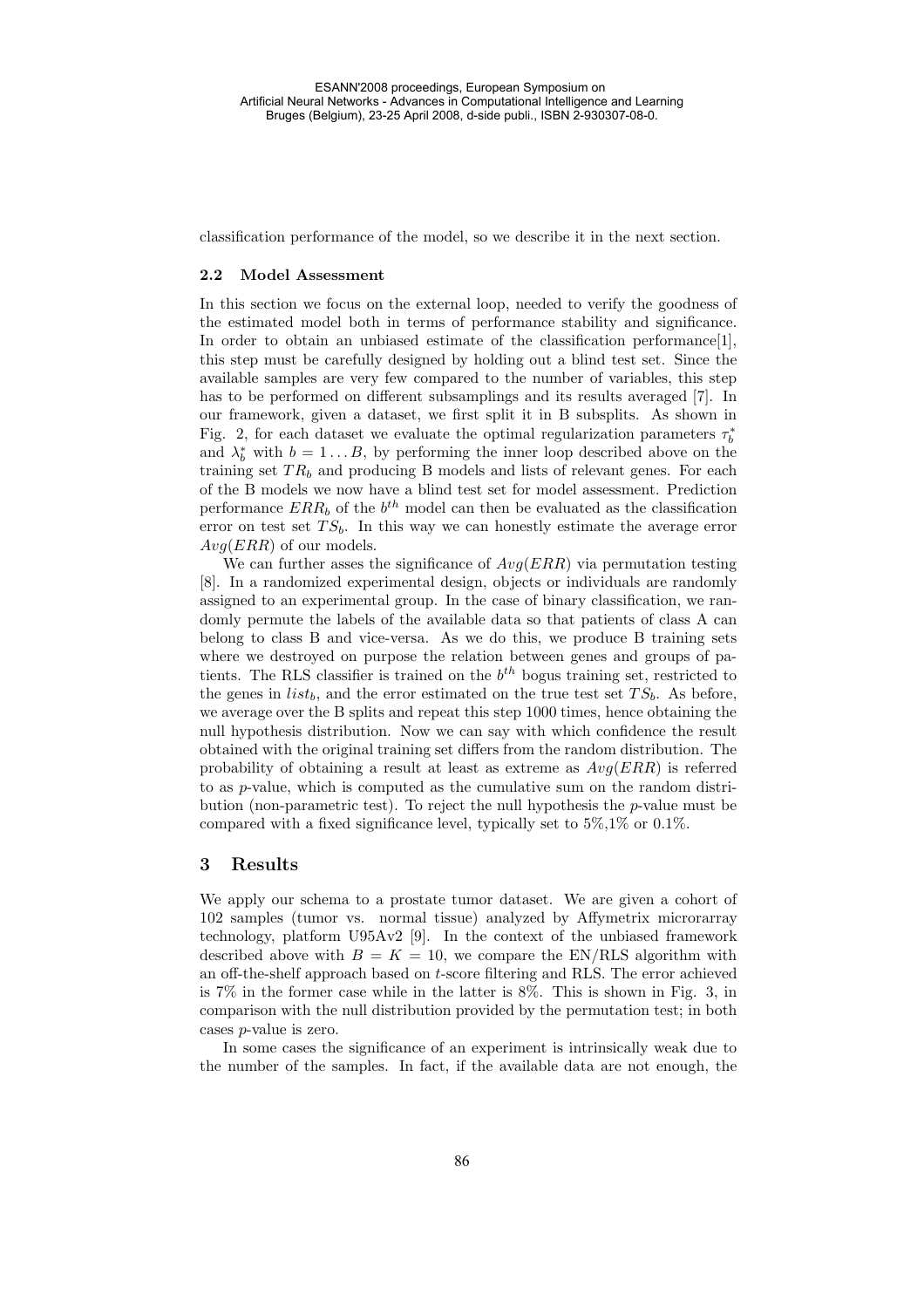

Fig. 3: Distribution obtained by 1000 permutations of training labels (pvalue=0) in  $EN/RLS$  (left) and t-score/RLS algorithm (right). The dashed line represents the estimated error

estimated test error could be fairly low but still falling in the acceptance region of the null hypothesis distribution. To illustrate such a situation, we subsampled the prostate dataset by progressively decreasing the number of samples  $n =$ <sup>20</sup>, <sup>30</sup>, <sup>40</sup>, 50 and performing the entire experiment for each set of data. As shown in Fig. 4 we observe the result of the permutation test for increasing number of samples. Notice that the distribution is more peaked as the number of data increases while the cross-validation test error (dashed line) decreases. To avoid bias, each population has been subsampled 10 times. For each dataset we repeat the schema and evaluate  $p$ -values. Fig. 5 represents the average  $p$ -value for the different populations.



Fig. 4: Null-hypothesis distribution for  $n=20$  (left),  $n=30$  (center) and  $n=40$ (right); the dotted line represents the estimated cross validation test error.

# **4 Conclusions**

In this paper we discuss a possible framework for a statistically significant analysis of microarray data. The core of such a framework is an embedded variable selection method, namely elastic net regularization, allowing for robust gene selection. A correct use of the latter requires at least two separate steps: parameter tuning (model selection) and performance estimates (model assessment). To avoid selection bias these two steps must be clearly distinct and carefully designed. We present a framework based on two nested loops: the internal one is responsible for model selection and is based on a cross validation strategy.